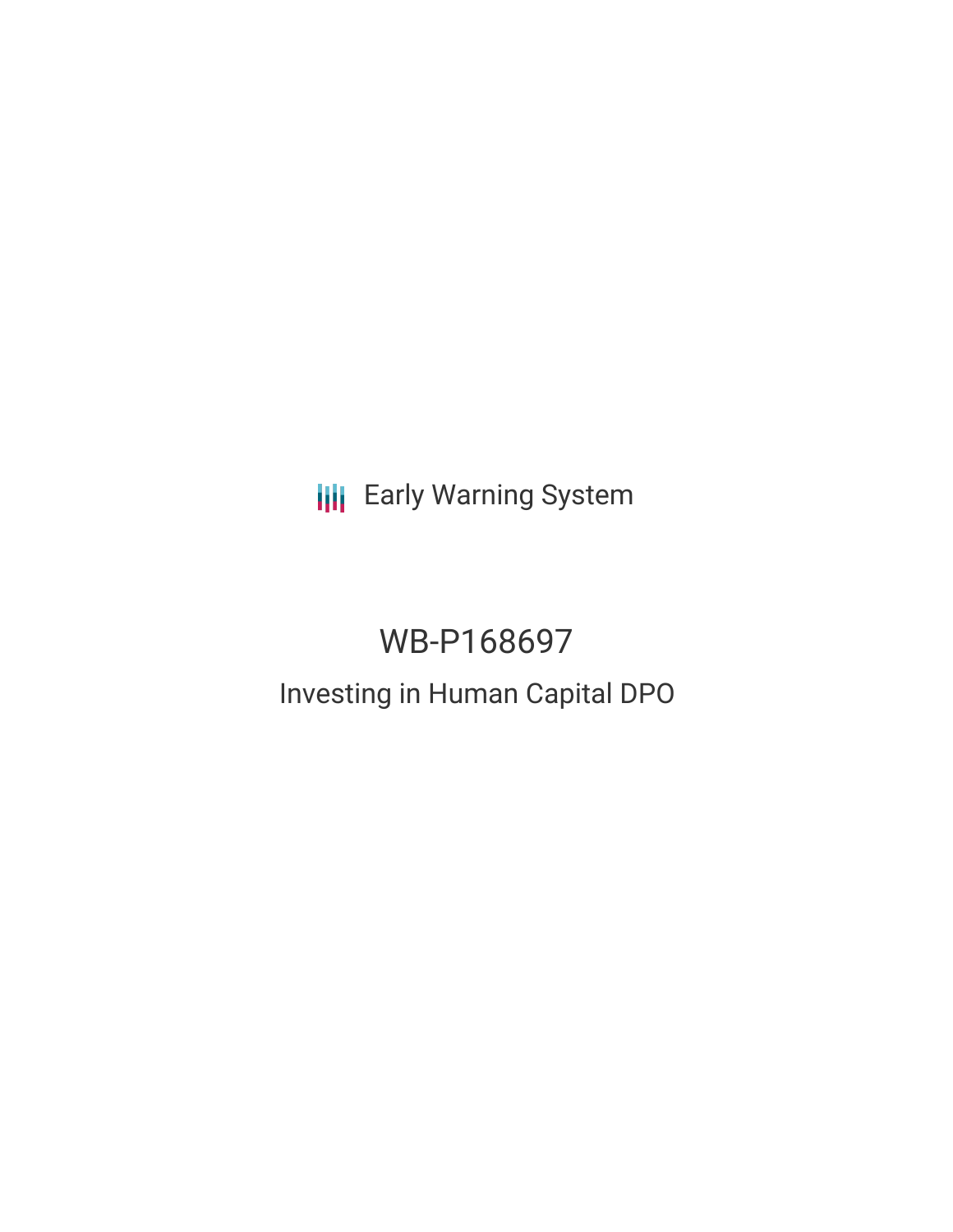

# **Quick Facts**

| <b>Countries</b>               | Madagascar                      |
|--------------------------------|---------------------------------|
| <b>Financial Institutions</b>  | World Bank (WB)                 |
| <b>Status</b>                  | Proposed                        |
| <b>Bank Risk Rating</b>        | U                               |
| <b>Voting Date</b>             | 2019-12-20                      |
| <b>Borrower</b>                | Ministry of Economy and Finance |
| <b>Sectors</b>                 | <b>Education and Health</b>     |
| <b>Investment Amount (USD)</b> | \$100.00 million                |
| <b>Project Cost (USD)</b>      | \$100.00 million                |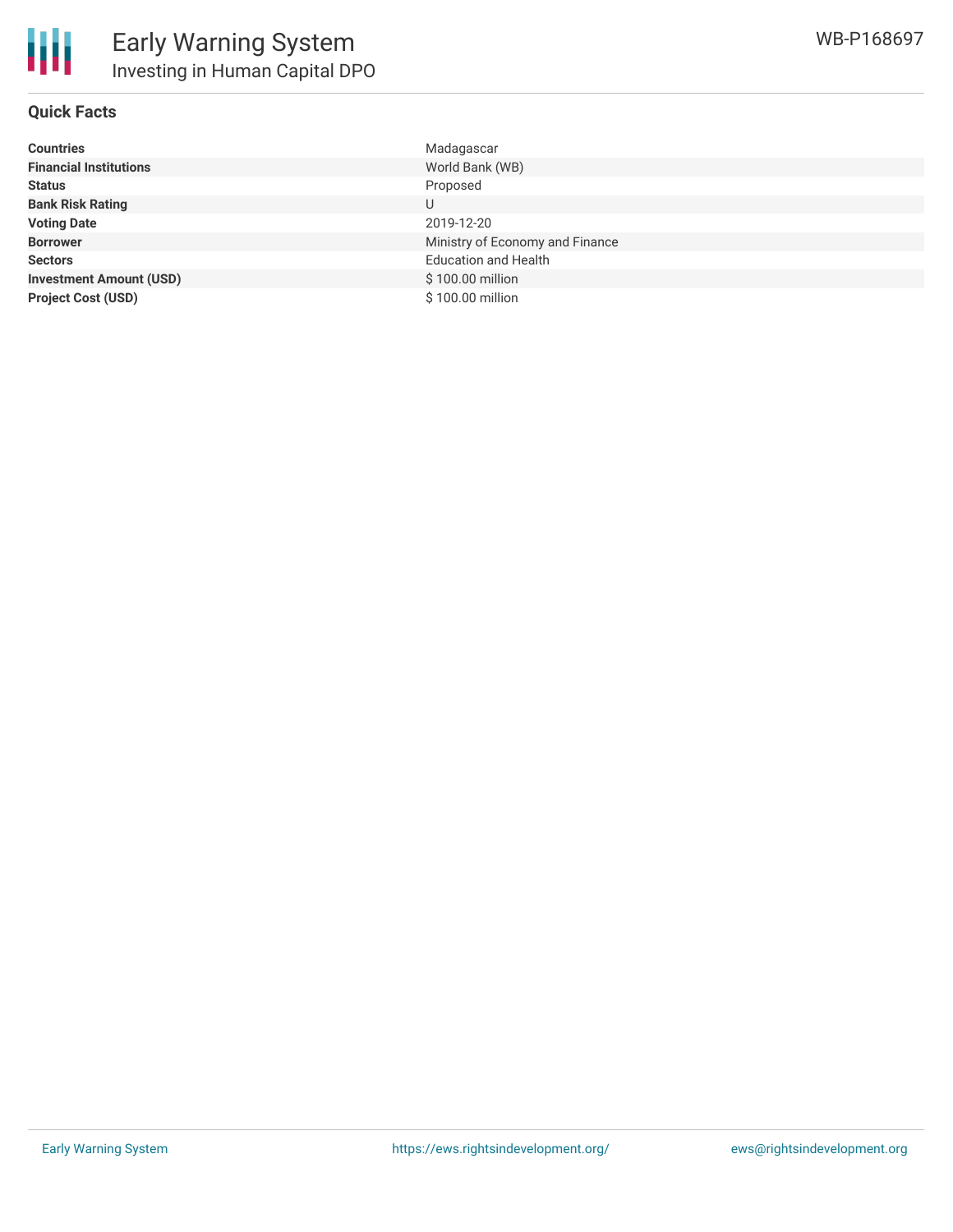

# **Project Description**

The development objective is to support the Government of Madagascar's investment in human capital, through improving the human resources in health and education, the availability and execution of financial resources in the social sectors, and the legal protections for women and children.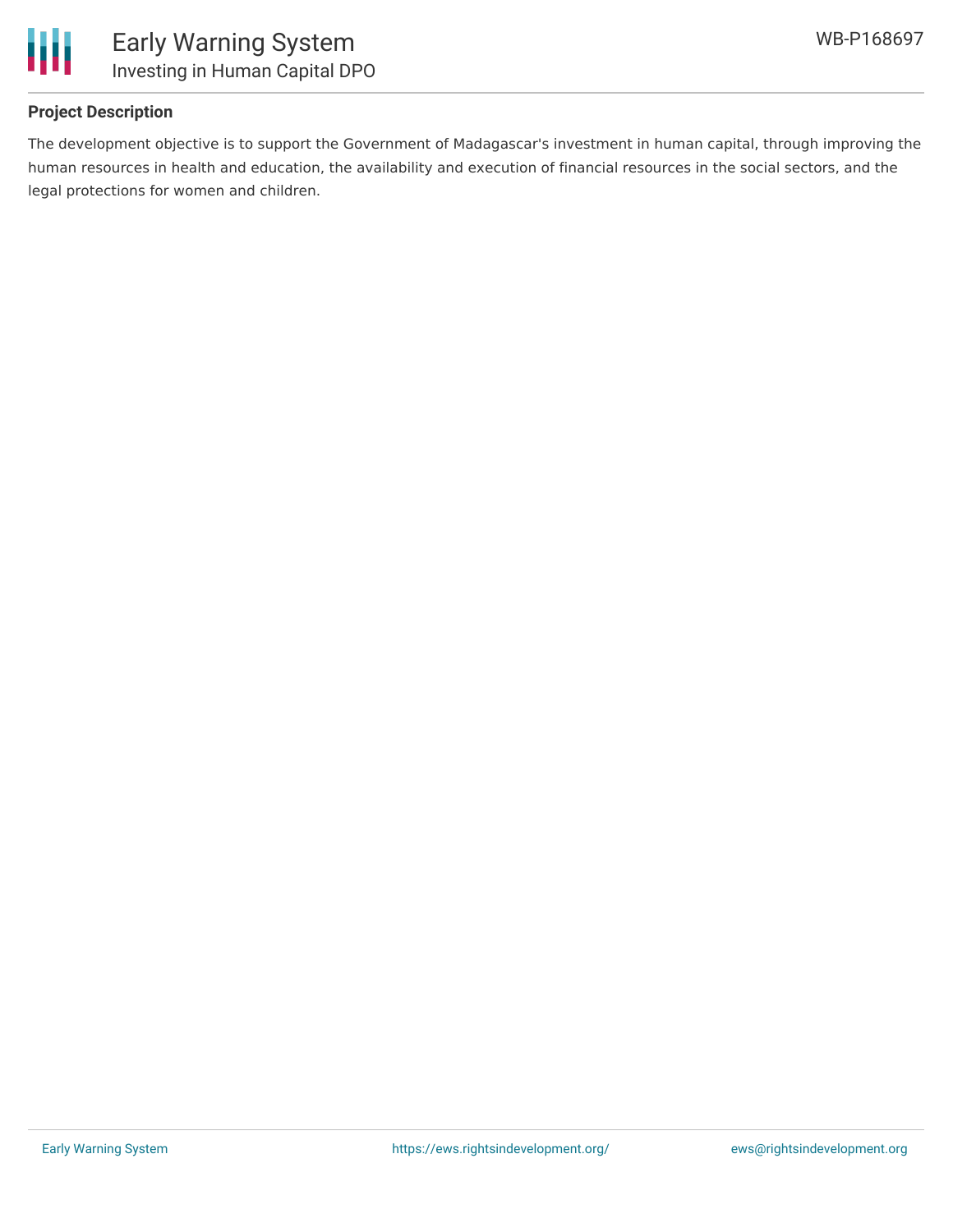#### **Investment Description**

World Bank (WB)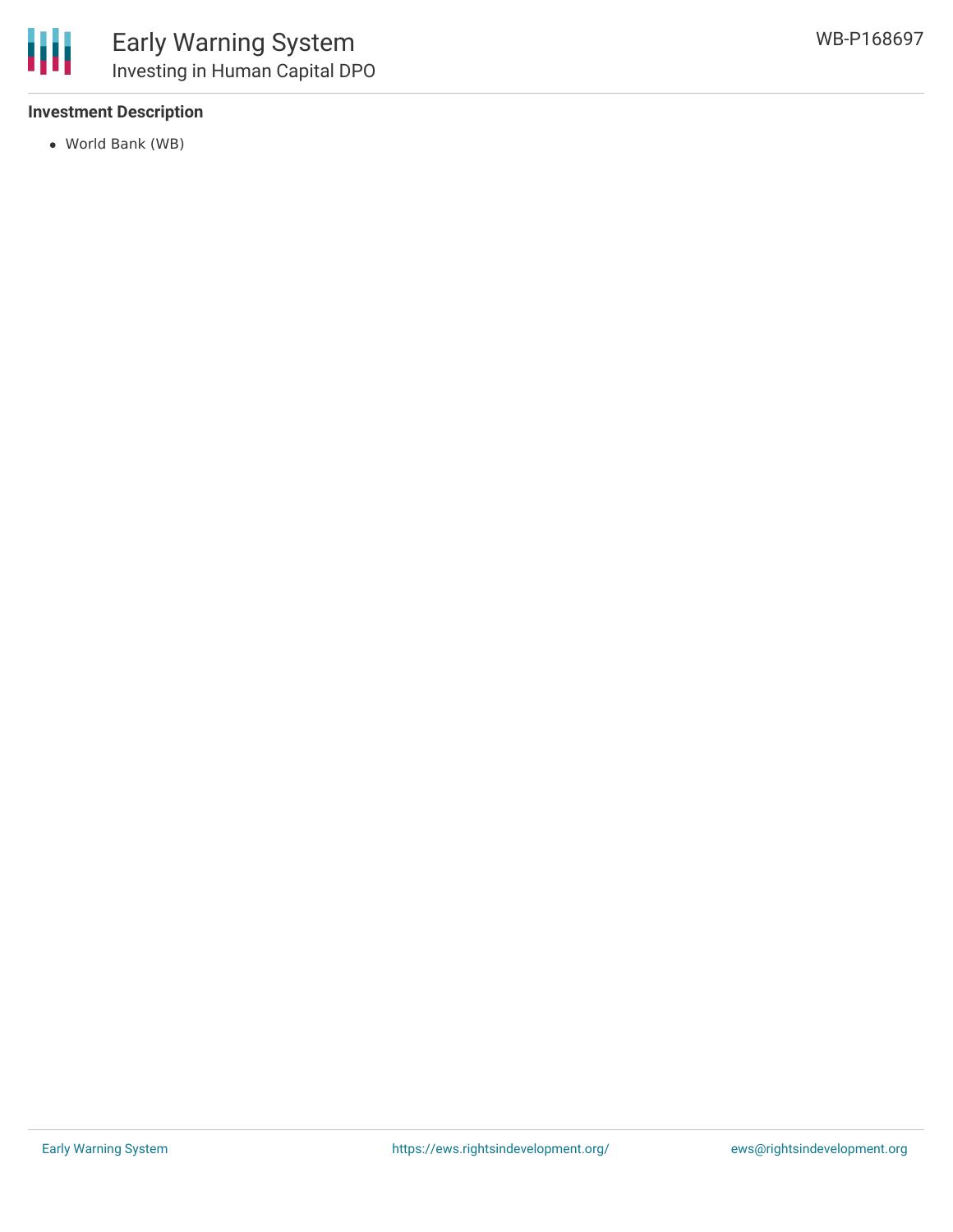

#### **Contact Information**

Ministry of Economy and Finance Bien Aimé Raoelijaona General Secretary bienraoelijaona@gmail.com

ACCOUNTABILITY MECHANISM OF WORLD BANK

The World Bank Inspection Panel is the independent complaint mechanism and fact-finding body for people who believe they are likely to be, or have been, adversely affected by a World Bank-financed project. If you submit a complaint to the Inspection Panel, they may investigate to assess whether the World Bank is following its own policies and procedures for preventing harm to people or the environment. You can contact the Inspection Panel or submit a complaint by emailing ipanel@worldbank.org. You can learn more about the Inspection Panel and how to file a complaint at:

http://ewebapps.worldbank.org/apps/ip/Pages/Home.aspx.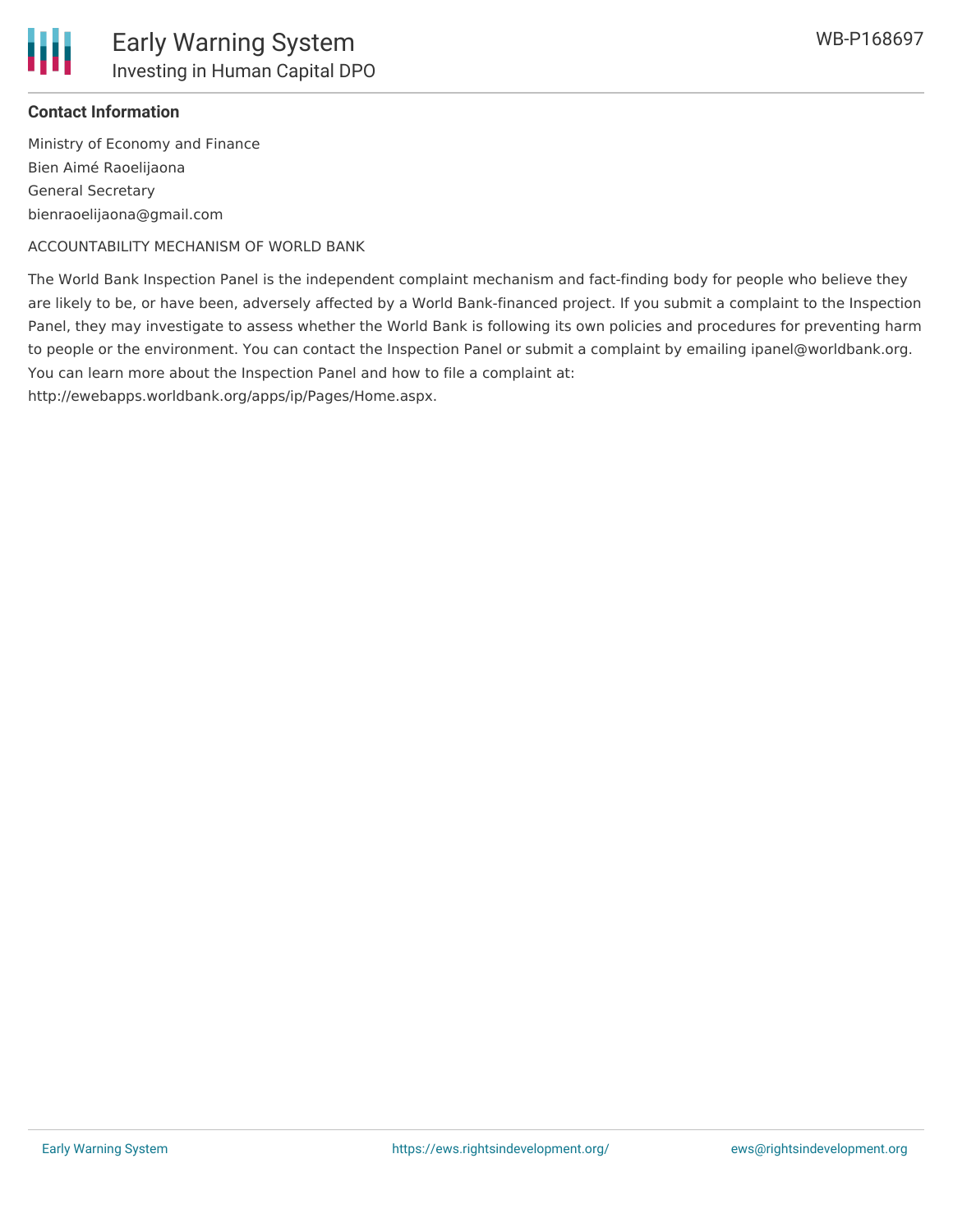

# **Bank Documents**

• Concept Program [Information](https://ewsdata.rightsindevelopment.org/files/documents/97/WB-P168697.pdf) Document (PID) - Investing in Human Capital DPO - P168697 (English) [\[Original](http://documents.worldbank.org/curated/en/131271562695332302/pdf/Concept-Program-Information-Document-PID-Investing-in-Human-Capital-DPO-P168697.pdf) Source]